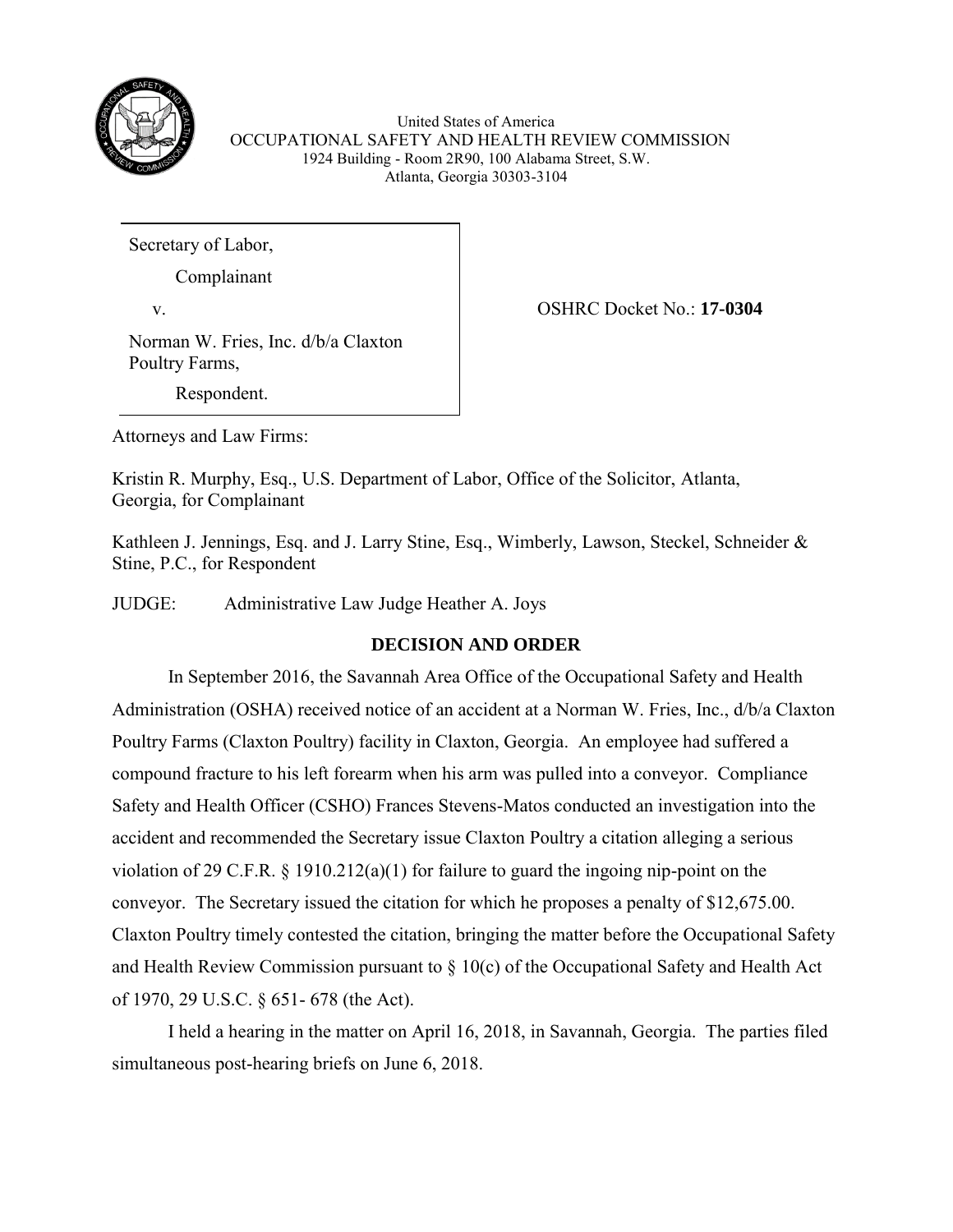For the reasons that follow, Item 1, Citation 1, alleging a violation of  $\S$  1910.212(a)(1) is **VACATED**.

#### **JURISDICTION**

At the hearing, the parties stipulated jurisdiction of this action is conferred upon the Commission pursuant to  $\S$  10(c) of the Act (Tr. 9). The parties also stipulated at all times relevant to this action, Claxton Poultry was an employer engaged in a business affecting interstate commerce within the meaning of  $\S 3(5)$  of the Act (Tr. 9). Based on the parties' stipulations and the facts presented, I find Claxton Poultry is an employer covered under the Act and the Commission has jurisdiction over this proceeding.

## **BACKGROUND**

Claxton Poultry operates a chicken processing and packaging facility in Claxton, Georgia. Companywide, it has approximately 250 employees (Tr. 107). The area of the facility at issue is the seasoning department. That department has 29 employees (Tr. 100). Employees in the seasoning department season, weigh, and package chicken parts for sale to fast food restaurants (Tr. 212).

The seasoning department consists of four processing lines. Monica Locke, who managed the department in 2016, described the process in that department. Employees dump chicken parts into a hopper (Tr. 209). The employees then weigh, season, and place the chicken in a tumbler or mixing tank (Tr. 209). Once mixed with the seasoning, the meat is placed on a conveyor to be placed into bags. "Scoopers" scoop the chicken from the conveyor into bags that they then weigh (Tr. 210). Each line has two scoopers who stand on opposite sides of the conveyor (Tr. 210). The scooper places the bag on the conveyor. The bag passes through a metal detector on its way to the "packer" who again weighs the bag, labels it, and places it in a box (Tr. 210-12; see also Exhs. J-1 p. 35; C-9).

During this process, chicken parts will occasionally fall from the bags onto the conveyor or onto the floor (Tr. 20, 214; Exh. J-2 p. 61). The employee tasked with cleaning the floor during the production process is called the "floor man." (Tr. 216) The floor man picks the fallen pieces of chicken off the floor with various tools or by hand (Tr. 29, 36, 199, 217). Using a hose, the floor man may spray pieces of chicken that have fallen under the equipment to move them to a more easily accessible location (Tr. 36, 189, 216). Acting as floor man was not a regularly

2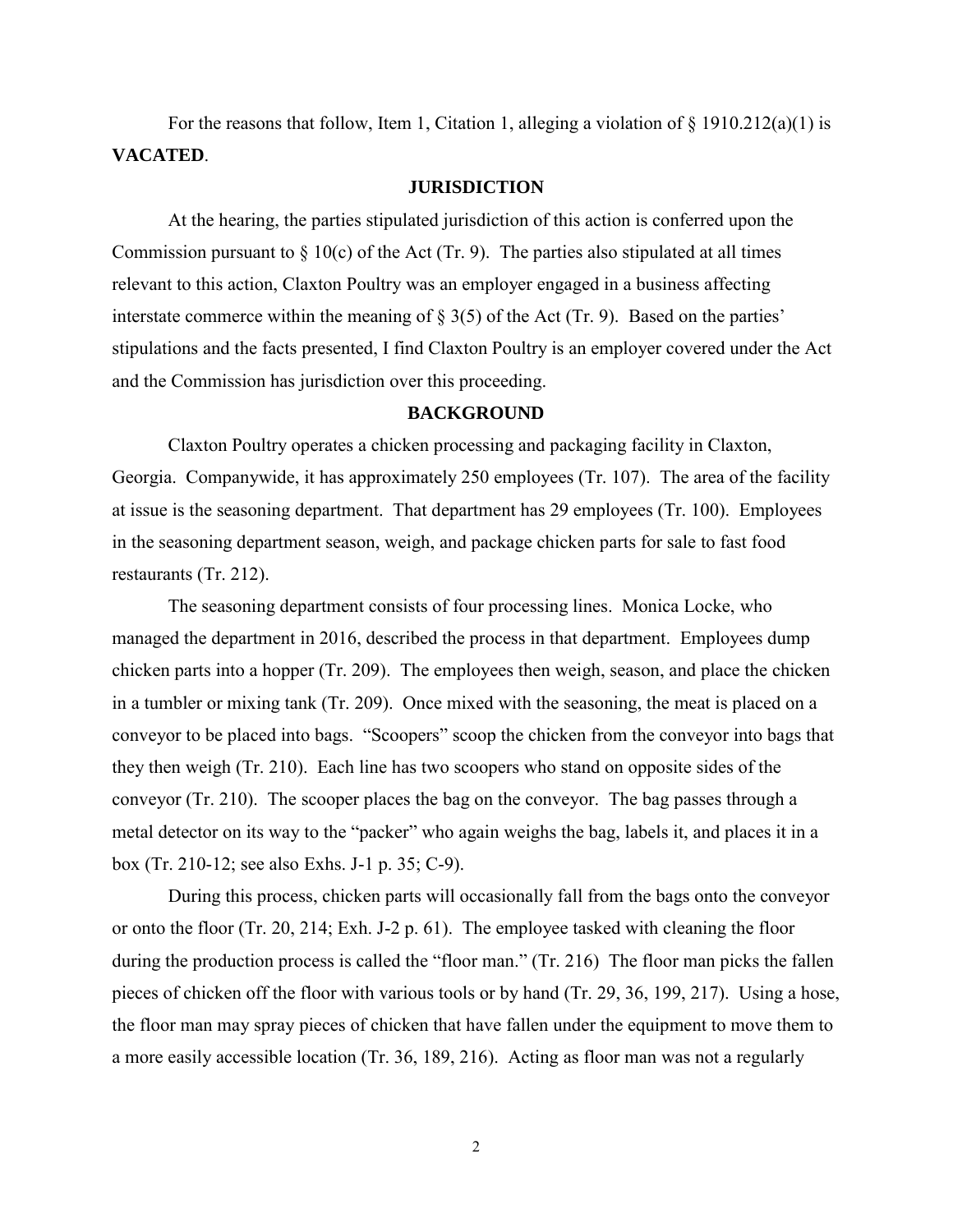assigned job, but something an employee might be asked to do as chicken accumulated on the floor and when the employee was not doing another task (Exh. J-1 p. 39).

Claxton Poultry hired the injured employee two or three months prior to the accident. (Exh. J-1 p. 34). He had worked that time in the seasoning department primarily performing stacking jobs. On August 31, 2016, he had been "dumping" meat into the tumbler, a stage in the process that preceded the scooping process (Exh. J-1 p. 38). It was nearing the end of the shift and the injured employee had cleaned his area. Seeing this, the injured employee's supervisor, Pablo Cruz, directed him to clean the floors around line 2 (Exh. J-1 p. 39). The injured employee proceeded to do so. As he picked up a piece of fallen chicken, the injured employee's hand became caught by the underside of the conveyor belt. It was pulled into the ingoing nip-point of the conveyor, causing a compound fracture to his forearm (Tr. 73).

Claxton Poultry reported the injury to the Savannah Area OSHA office. CSHO Stevens-Matos was assigned to conduct an investigation of the accident. She began her investigation on September 8, 2016, by going to the Claxton facility (Tr. 75). She took pictures of the seasoning lines and a video of a demonstration of the process (Exhs. C-1, C-3, C-4, C-5, and C-9). She interviewed employees and management officials (Tr. 74). She measured the width of the conveyor, but took no other measurements (Tr. 129, 133).

Based on her investigation, CSHO Stevens-Matos concluded employees were exposed to a caught-in hazard caused by the ingoing nip-point on the underside of the conveyor belt (Tr. 103-04).<sup>1</sup> CSHO Stevens-Matos recommended Claxton Poultry be issued a citation alleging a serious violation of the standard at 29 C.F.R. § 1910.212(a)(1) for failure to guard the ingoing nip-point on the conveyor. The Secretary issued the recommended citation for which he proposes a penalty of \$12,675.00.

### **DISCUSSION**

The Secretary has the burden of establishing the employer violated the cited standard. To prove a violation of an OSHA standard, the Secretary must show by a preponderance of the evidence that (1) the cited standard applies; (2) the employer failed to comply with the terms of the cited standard; (3) employees had access to the violative condition; and (4) the cited

 $\overline{\phantom{a}}$ 

<sup>&</sup>lt;sup>1</sup> This area is depicted in Exhibit C-4. A close-up of the nip-point is depicted in Exhibit C-5.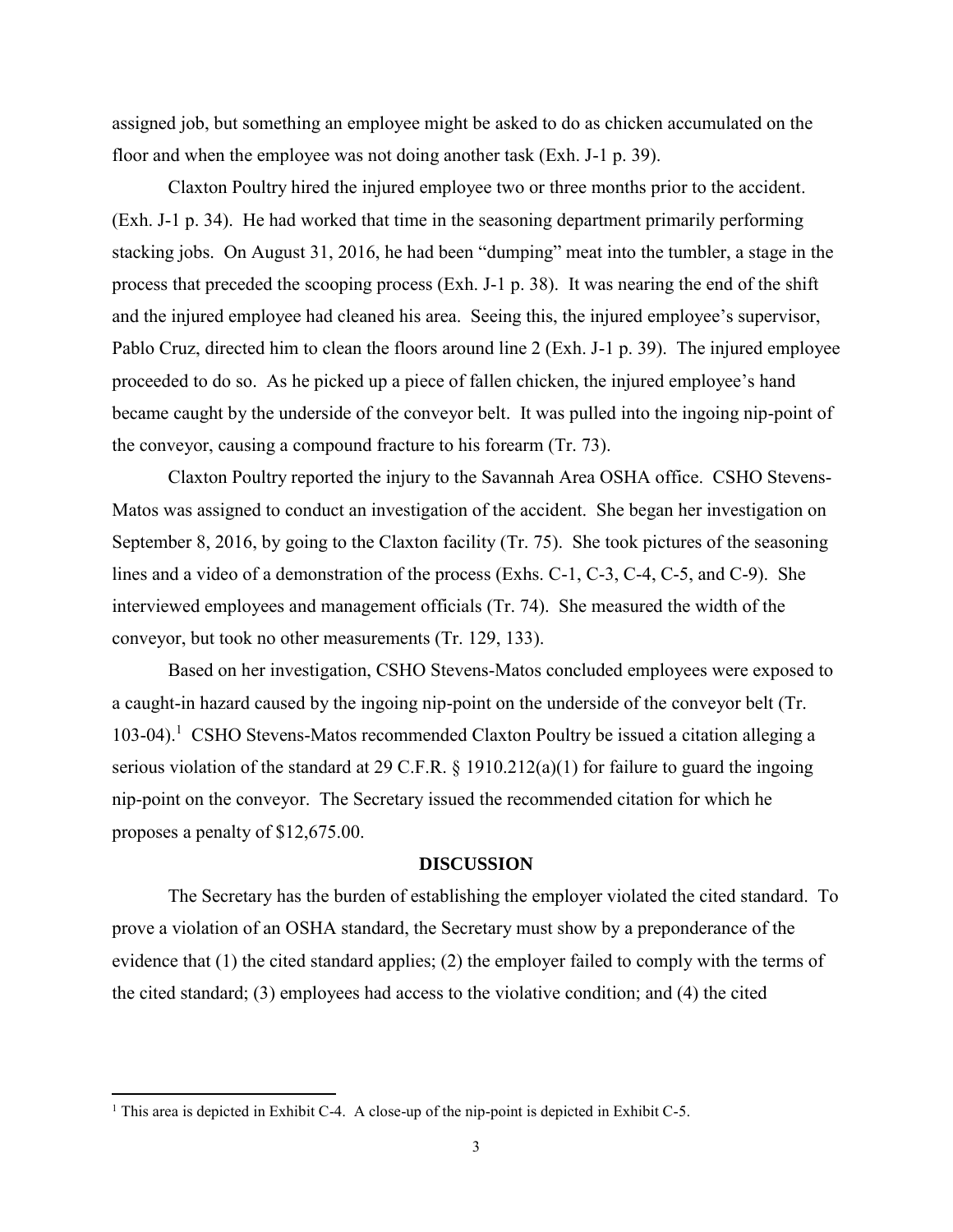employer either knew or could have known with the exercise of reasonable diligence of the violative condition. *JPC Group, Inc.*, 22 BNA OSHC 1859, 1861 (No. 05-1907, 2009).

The cited standard at 29 C.F.R. § 1910.212(a)(1) reads,

One or more methods of machine guarding shall be provided to protect the operator and other employees in the machine area from hazards such as those created by point of operation, ingoing nip-points, rotating parts, flying chips and sparks. Examples of guarding methods are barrier guards, two-hand tripping devices, electronic safety devices, etc.

The Secretary alleges Claxton Poultry failed to guard the "nip-points on the return-rollers on the underside of the conveyor" on lines 2, 3, and 4 in the seasoning department, exposing employees to amputation hazards. CSHO Stevens-Matos testified employees designated as the floor person were exposed to the cited hazard as they picked up fallen chicken pieces from the floor in the event the employee falls or loses his balance (Tr. 84-85).

### *Applicability of the Standard*

Section 1910.212(a)(1) is found in *Subpart O—Machinery and Machine Guarding.*  Section 1910.212 is captioned "General requirements for all machines." This standard applies to all machines not covered by a more specific standard. Claxton Poultry does not dispute the applicability of the standard to the conveyor. To the extent employees are exposed to injury from the ingoing nip-point of the conveyor, it must be guarded under  $\S 1910.212(a)(1)$ . The cited standard applied to the cited conditions.

#### *Employee Exposure*

The key issue in dispute is whether the Secretary has met his burden to establish employees were exposed to a hazard as alleged in the citation. Because  $\S 1910.212(a)$  is a performance standard, the Secretary must establish the hazard addressed by the standard existed. *Con Agra Flour Milling Co.,* 16 BNA OSHC 1137, 1147 (No. 88-1250, 1993). In this case, the Secretary must establish employee exposure to the ingoing nip-point on the underside of the conveyor belt.

In *Fabricated Metal Products, Inc*., 18 BNA OSHC 1072 (No. 93-1853, 1997), the Commission considered the question of employee exposure to the hazards posed by inadvertent contact with rotating machine parts. The Commission considered its prior holding in *[Gilles &](https://a.next.westlaw.com/Link/Document/FullText?findType=Y&serNum=1976160848&pubNum=0003227&originatingDoc=I516ba56887d911e5a807ad48145ed9f1&refType=CA&originationContext=document&transitionType=DocumentItem&contextData=(sc.Search))  Cotting, Inc.*[, 3 BNA OSHC 2002 \(No. 504, 1976\),](https://a.next.westlaw.com/Link/Document/FullText?findType=Y&serNum=1976160848&pubNum=0003227&originatingDoc=I516ba56887d911e5a807ad48145ed9f1&refType=CA&originationContext=document&transitionType=DocumentItem&contextData=(sc.Search)) and *Rockwell Inter'l Corp.,* 9 BNA OSHC 1092 (No. 12470, 1980). In *Gilles & Cotting* the Commission addressed the general question of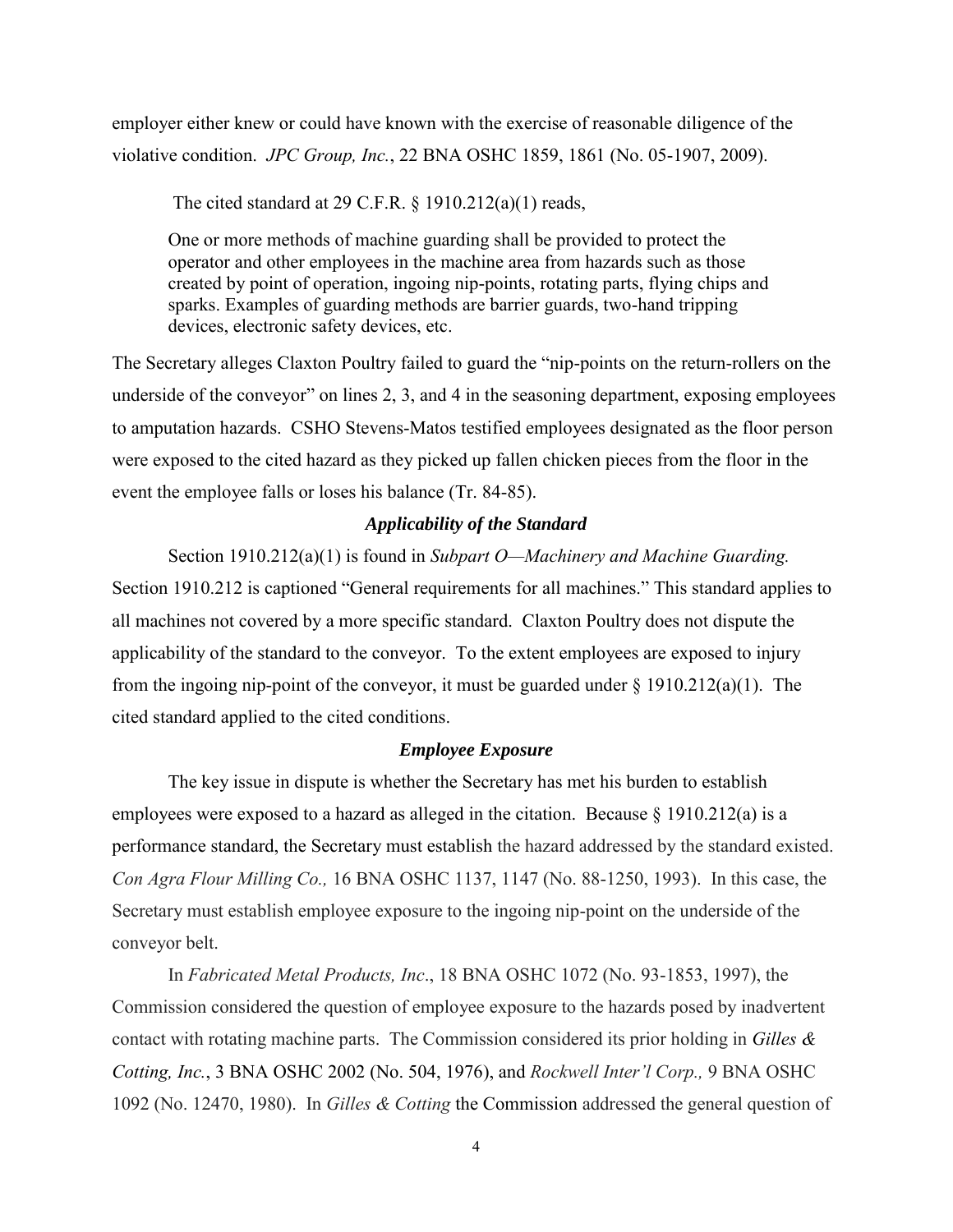employee exposure to hazards. The Commission set forth a test for employee exposure based on the principle of "reasonable predictability." [3 BNA OSHC at 2003.](https://a.next.westlaw.com/Link/Document/FullText?findType=Y&serNum=1976160848&pubNum=0003227&originatingDoc=I516ba56887d911e5a807ad48145ed9f1&refType=CA&fi=co_pp_sp_3227_2003&originationContext=document&transitionType=DocumentItem&contextData=(sc.Search)#co_pp_sp_3227_2003) The Commission held that the Secretary bore the burden of proving "that employees either while in the course of their assigned working duties, their personal comfort activities while on the job, or their normal means of ingress-egress to their assigned workplaces, will be, are, or have been in a zone of danger." *Id*. In *Rockwell Inter'l Corp.,* 9 BNA OSHC 1092 (No. 12470, 1980), the Commission specifically addressed employee exposure to hazards associated with machine operation. The Commission held,

The mere fact that it was not impossible for an employee to insert his hands under the ram of a machine does not itself prove that the point of operation exposes him to injury. Whether the point of operation exposes an employee to injury must be determined based on the manner in which the machine functions and how it is operated by the employees.

*Id*. at 1097-98. Based on these two prior holdings, the Commission concluded,

in order for the Secretary to establish employee exposure to a hazard [he] must show that it is reasonably predictable either by operational necessity or otherwise (including inadvertence), that employees have been, are, or will be in the zone of danger. We emphasize that, as we stated in *Rockwell*, the inquiry is simply not whether exposure is theoretically possible. Rather, the question is whether employee entry into the danger zone is reasonably predictable.

*Fabricated Metal Products*, 18 BNA OSHC at 1074 (citations omitted). The Commission agreed with the judge the likelihood of contact was too remote to establish employee exposure. The Commission based this finding on evidence employees were never less than 18 inches from the rotating part during the course of their work, the CSHO never observed employees closer than 2 feet from the part even when walking past the machine, and that the parts were sufficiently blocked to prevent contact even in the event of a slip or fall.

The Secretary contends "there is no question that employees were exposed to the ingoing nip-point on the Seasoning Line conveyors." (Secretary's Post-Hearing Brief, p. 9) I disagree. Although there is no question the injured employee was exposed, the Secretary failed to establish this exposure was reasonably predictable as a result of the manner in which the conveyor functions and the way it is operated.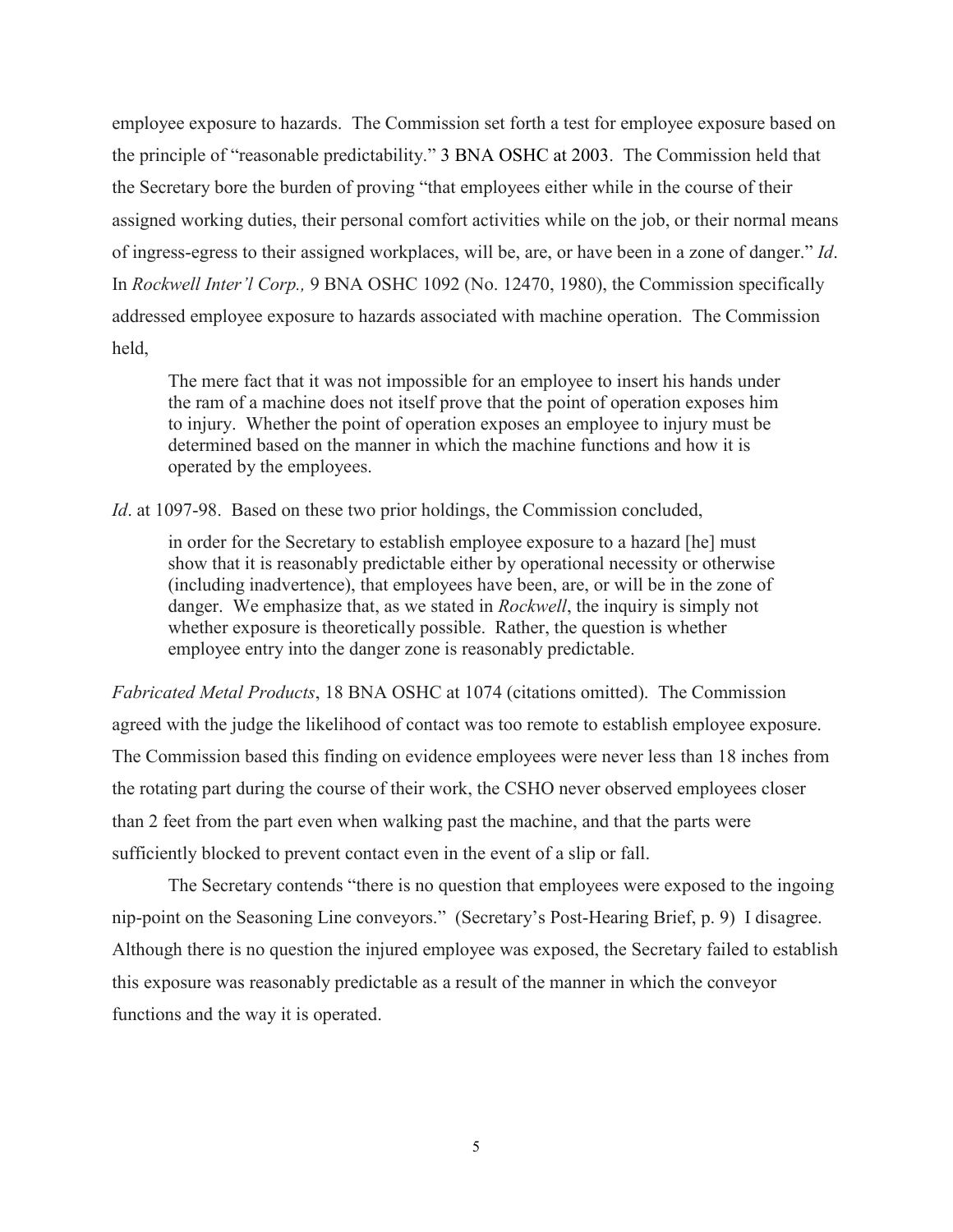The Secretary's case is based largely on the speculation of CSHO Stevens-Matos regarding the potential for exposure. CSHO Stevens-Matos opined there were several ways in which an employee could be caught in the conveyer. She testified:

For example, you may have an employee that is cleaning the floor in the area near the conveyor belt and when the employees goes down to pick up the chicken meat and then the employee goes up, they can lose their balance and move inward towards the conveyor belt as it is in motion.

Another scenario is that the employee can get down to get the chicken piece off from the floor and as they get up they may reach in to support themselves. Like normally when we get down..or at least I do it, I may lose my balance. I may not have the strength to get up so I may support myself. Or an employee may support themselves as they get up.

Or another scenario is that when an employee is working near this area they can have a piece of clothing or their personal protective equipment being caught in by the conveyor belt and then pulled into the rollers.

(Tr. 85). The underside of the conveyor is not smooth. CSHO Stevens-Mattos noted the employees wore protective gloves, sleeves, and smocks, all of which could be caught by the underside of the belt because it is not smooth (Tr. 104). Although it is theoretically possible for an employee to be exposed in the manner suggested by CSHO Stevens-Matos, the evidence presented by the Secretary fails to establish expsoure is reasonably predictable.

The Secretary argues this potential for employee exposure as described by CSHO Stevens-Matos was manifest in the accident. The fact of the accident, without more, is not sufficient to establish exposure based on CSHO Stevens-Matos's theory. *Cf. Calpine Corp*., 27 BNA OSHC 1014, 1016 n. 6 (No. 11-1734, 2018). The record fails to establish by a preponderance of the credible evidence how the injured employee came to be pulled into the ingoing nip-point of the conveyor. There were no witnesses to the accident. The injured employee did not testify at the hearing. Portions of this deposition testimony were admitted into the record as Exhibits J-1 and J-2. In his deposition, the injured employee testified he had reached down to pick up a piece of chicken that had fallen underneath the conveyor (Exh. J-2 p. 15). He testified "I raised up and I turned the wrong way and it caught my glove. By the time I realized it caught my glove, it pulled me all the way in." (Exh. J-2 p. 15) This testimony is not consistent with his statement to Claxton Poultry soon after the accident. The injured employee signed an incident report on September 2, 2016, that states "there was a piece of meat on the belt. He was trying to catch the piece of meat before it went around the belt. He states his green glove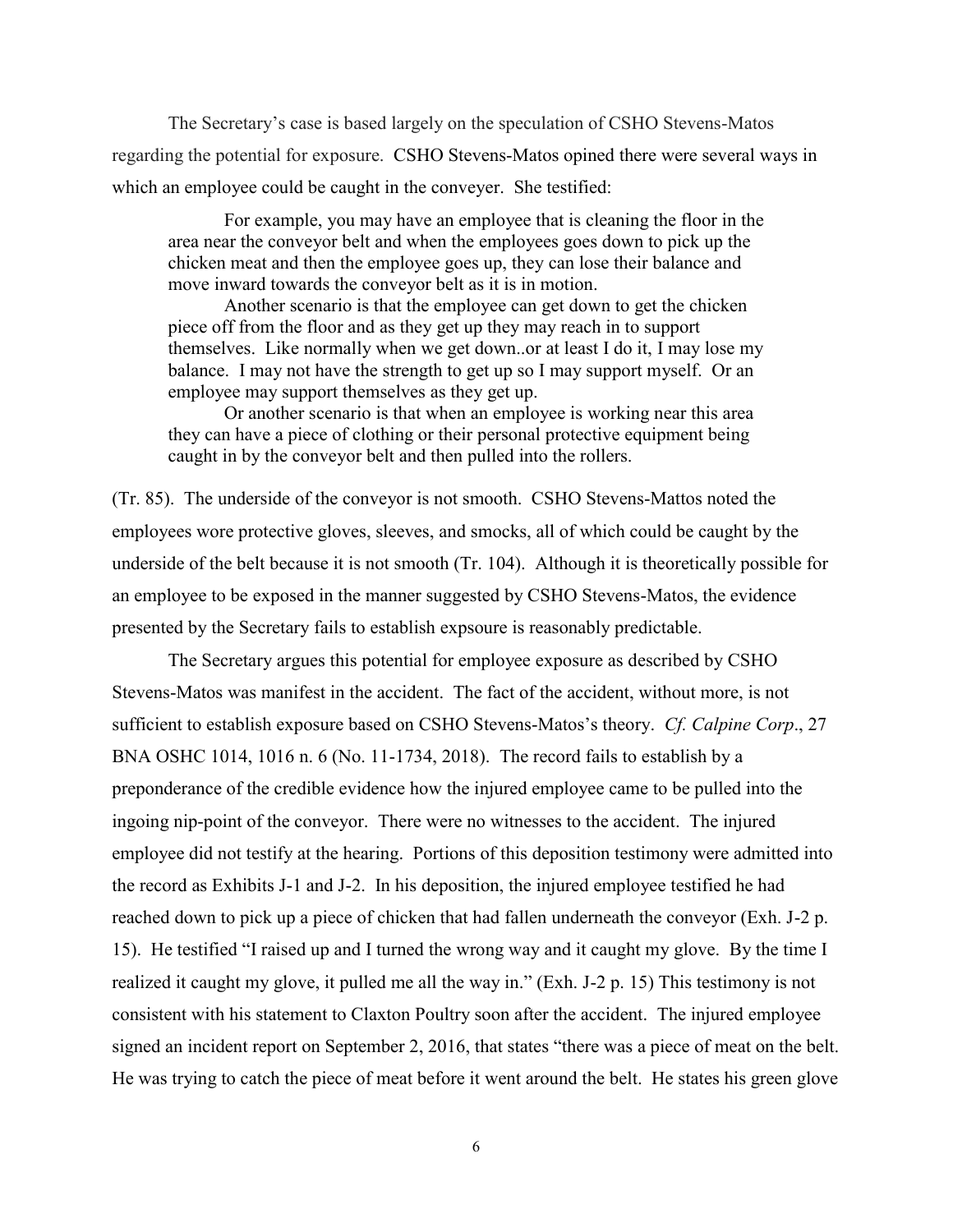got caught up in the belt or sprocket." (Exh. R-2) The injured employee testified the company nurse taking the statement was mistaken and that he signed the statement without reading it (Exh. J-2 pp. 20-21). I find this unconvincing.<sup>2</sup> The Secretary relies on this evidence as support for his position the scenarios posed by CSHO Stevens-Matos are more than speculation. This reliance is misplaced.

The Secretary presented no other evidence picking up fallen chicken placed employees in the zone of danger. There is no credible evidence employees reach under the conveyor to pick up chicken by hand. There is no evidence any employee has ever been exposed to the underside of the conveyor belt as a result of losing his or her balance and inadvertently reaching into it. According to the seasoning department employee who testified at the hearing, it was "not normal" for chicken to fall under the conveyor (Tr. 44). When chicken was under the conveyor, it was not the normal process to pick it up by hand (Tr. 29-30, 39). Nor does any part of the floor man job require coming in proximity to the conveyor belt (Tr. 40-41). CSHO Stevens-Mattos never observed the operation of the seasoning line or the job of floor man (Tr. 115). Where the Secretary puts forth no evidence that the employee exposure was part of normal operations and that no one had ever been exposed in this manner before, I am constrained to find any actual exposure was idiosyncratic and not reasonably predictable.

As seen in the photographic evidence, the conveyor is surrounded by a metal frame. Claxton Poultry posits the frame would prevent the employee from reaching the underside of the conveyor under the circumstances described by CSHO Stevens-Matos. The Secretary presented no objective evidence in support of his theory of access to the ingoing nip-point of the conveyor. The record contains no measurements of the cited equipment.<sup>3</sup> The Secretary has the burden to

 $\overline{\phantom{a}}$ 

<sup>&</sup>lt;sup>2</sup> Because the injured employee did not testify in person, I am unable to assess his demeanor. There is evidence in the record of bias and/or self-interest which may have caused him to change his version of events. Claxton Poultry first opposed the injured employee's claim for worker's compensation and later terminated him. The injured employee's testimony was varying and uncorroborated by any other evidence. I find it unreliable. The company nurse testified in person at the hearing. Although she may have had some interest in supporting Claxton Poultry's position, I found her an otherwise credible witness.

<sup>&</sup>lt;sup>3</sup> CSHO Stevens-Matos testified she could not take measurements of the conveyor, its surrounding frame, or the area around the conveyor because doing so would expose her to a hazard (Tr. 130). She was able to take a photograph of the underside of the conveyor (Exh. C-4) and to measure the width of the conveyor belt, suggesting she considered some proximity to the conveyor safe. When asked why she did not ask Claxton Poultry to lock out the equipment so she could take more complete measurements, she responded that because the inspection was not comprehensive, she had not assessed the efficacy of the company's lockout program (Tr. 130). There is no evidence CSHO Stevens-Matos requested and was denied the opportunity to review Claxton Poultry's lockout program for this limited purpose. Although I do not suggest CSHOs place themselves in harm's way during an inspection, where evidence is necessary to meet the Secretary's burden, the Secretary must endeavor to obtain it. If the Secretary obtained the